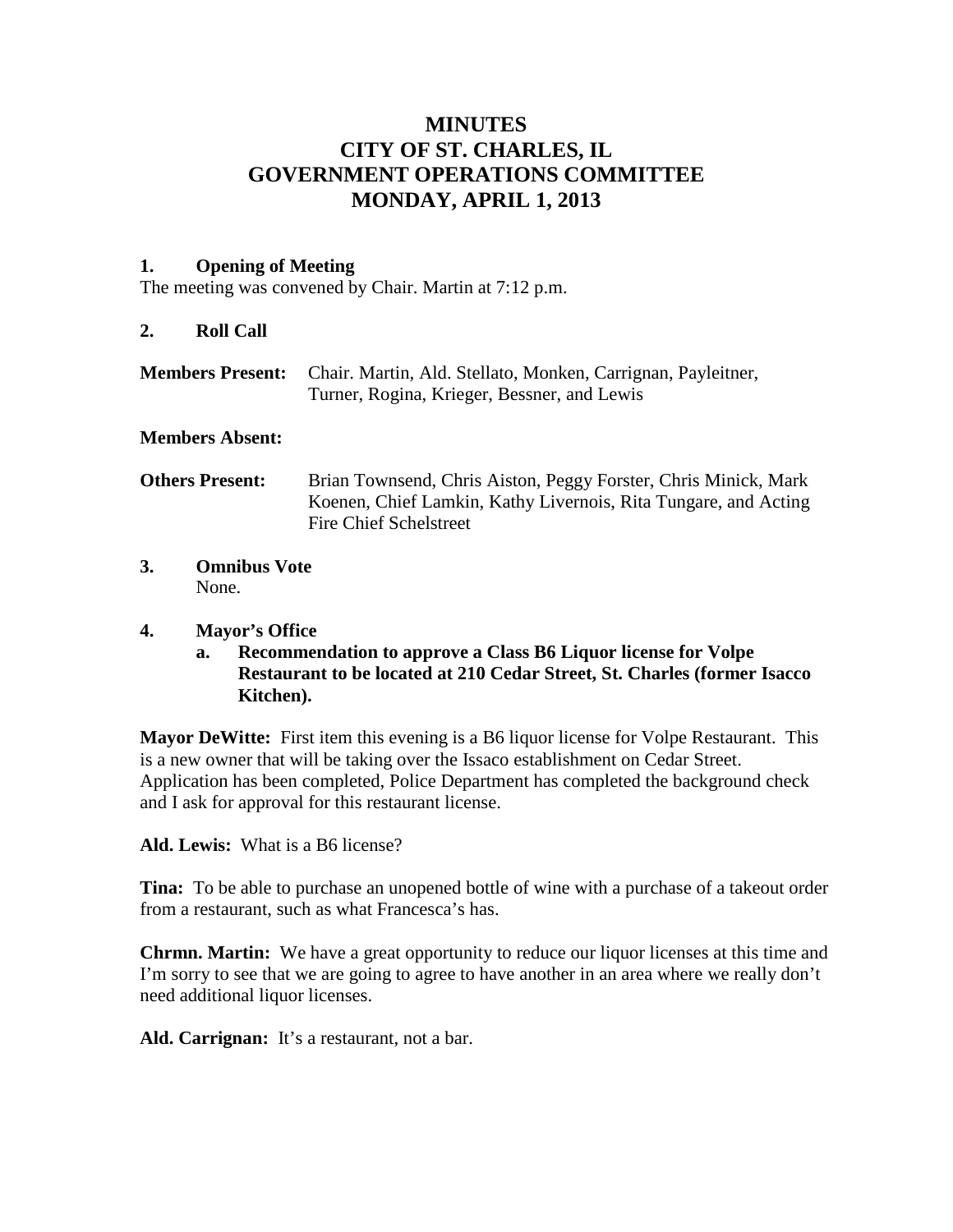Motion by Ald. Stellato, second by Monken to recommend approval of a Class B6 Liquor license for Volpe Restaurant to be located at 210 Cedar Street, St. Charles (former Isacco Kitchen).

**Roll Call:** Ayes: Stellato, Monken, Carrignan, Payleitner, Turner, Rogina, Bessner, Lewis; Nays: Kriger. Chair. Martin did not vote as Chair. **Motion carried.**

# **b. Recommendation to approve a Class B2 Liquor license for Macarena Tapas to be located at 1890 W Main Street, St. Charles (former Fat Rosie's Restaurant).**

**Mayor DeWitte:** This is a recommendation for a Class B2 license for Macarena Tapas to be located at 1890 W Main Street. This is the former Fat Rosie's restaurant. Application and background checks have been completed and I ask for approval of this B2 restaurant license.

Motion by Ald. Monken, second by Stellato to recommend approval of a Class B2 Liquor license for Macarena Tapas to be located at 1890 W Main Street, St. Charles (former Fat Rosie's).

**Ald. Turner:** I want to make sure that we are not adding a license here; we are just reissuing one from a closed establishment?

**Mayor DeWitte:** That is correct. And for the record, closed establishments are required to turn in their licenses. These are brand new applications by the new owners that are being approved independent of the owner who has possession of the previous license.

**Roll Call:** Ayes: Stellato, Monken, Carrignan, Payleitner, Turner, Rogina, Bessner, Lewis; Nays: Kriger. Chair. Martin did not vote as Chair. **Motion carried.**

# **5. Police Department**

# **a. Recommendation to approve a lane closure on Illinois Street Bridge for Ducky Derby Drop and use of amplification for a loudspeaker device.**

**Chrmn. Martin:** Since this item is being presented by the Rotary Club and I am an officer of the Rotary Club, I will turn this over to Ald. Krieger.

**Chief Lamkin:** This is for June 9 for one hour. We put a lot of thought of what would work best for this to be able to manage with minimal disruption. This is on Sunday of Riverfest and given the bridge and where it will be, we felt we could manage this well enough. We asked them to do some testing to determine how these ducks could be implemented into the river; so what we are recommending really works the best. I would like to introduce Sandy Shelby as the event coordinator of Rotary to talk about this event.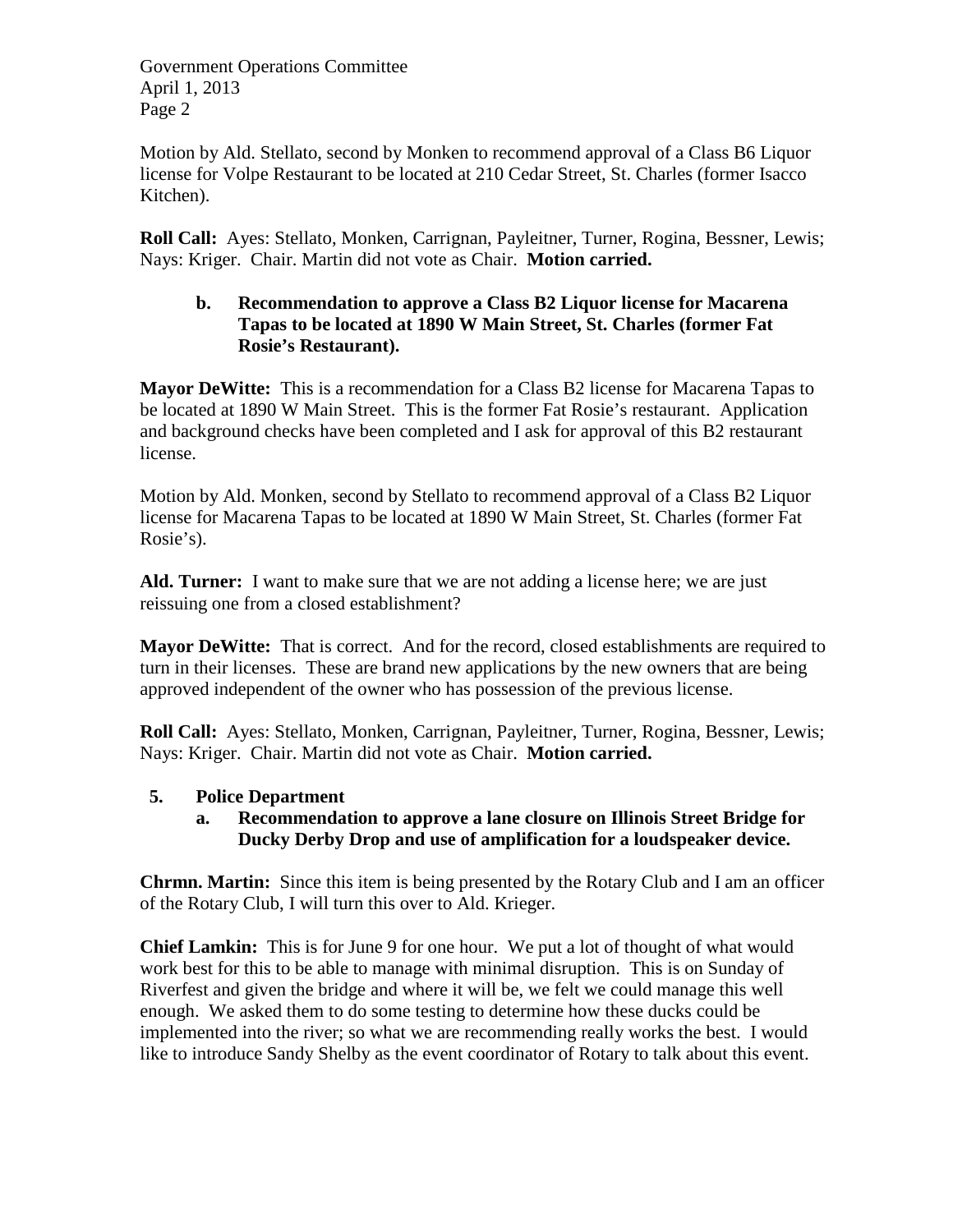**Sandy Shelby:** The Ducky Derby is an event that is going to help our high school students in St. Charles. Our Rotary Club is dedicated to service above self and we raise money year round to give out for scholarships. This year we reached out to Superintendent D303 Don Schlomann and asked if we do this fundraiser could we partner with the school district and split the proceeds originally saying that part of the money could go to drug prevention awareness for the teens. He told us that the Police Department already takes care of that for them but the one thing they felt they could really use our help with are the social/emotional health issues for things such as suicide prevention, bullying prevention, self-injury prevention, and all those things that teenagers have to deal with and face so this money will go to the HOPE Yellow Ribbon Clubs. Both East and North are partnering with the athlete scholars, peer leadership groups, and an array of other people who are behind at the schools. They think this is a good idea that will help to bring more awareness and help peers help peers to watch out for each other.

Motion to approve by Ald. Carrignan, second by Stellato to recommend approval of a lane closure on Illinois Street Bridge for Ducky Derby Drop and use of amplification for a loudspeaker device.

**Voice vote:** unanimous; Nays: None; Chair. Martin did not vote as Chair. **Motion carried.**

# **6. Information Systems Department**

#### **a. Recommendation to approve an upgrade to the Call Manager system and approve a contract with Sentinel in the amount of \$45,323 to complete the Telephone System Upgrade Project.**

**Peggy Forster:** We are requesting to sign a contract with Sentinel to upgrade our phone system. There has not been a significant upgrade in 13 years and it is well overdue. There is no budget increase involved. This is using money already in the budget.

Motion by Ald. Carrignan, second by Turner to recommend approval of an upgrade to the Call Manager system and approve a contract with Sentinel in the amount of \$45,323 to complete the Telephone System Upgrade Project.

**Voice vote:** unanimous; Nays: None; Chair. Martin did not vote as Chair. **Motion carried.**

# **b. Presentation to introduce CitySourced Citizen Service Request Mobile App – Information Only.**

**Peggy Forster:** Tonight I am introducing you to St. Charles Connect. It's the newest application put out by the City. For many years our way of communicating with citizens was through the newspapers; and then more recently in the last decade or two we've been using more digital communication with things like our website or Facebook page, and twitter feeds. This new application is one that will go one step further and reverse that situation so that it gives our citizens an opportunity to communicate with us directly. More and more people are using mobile devices not only to communicate but also to get their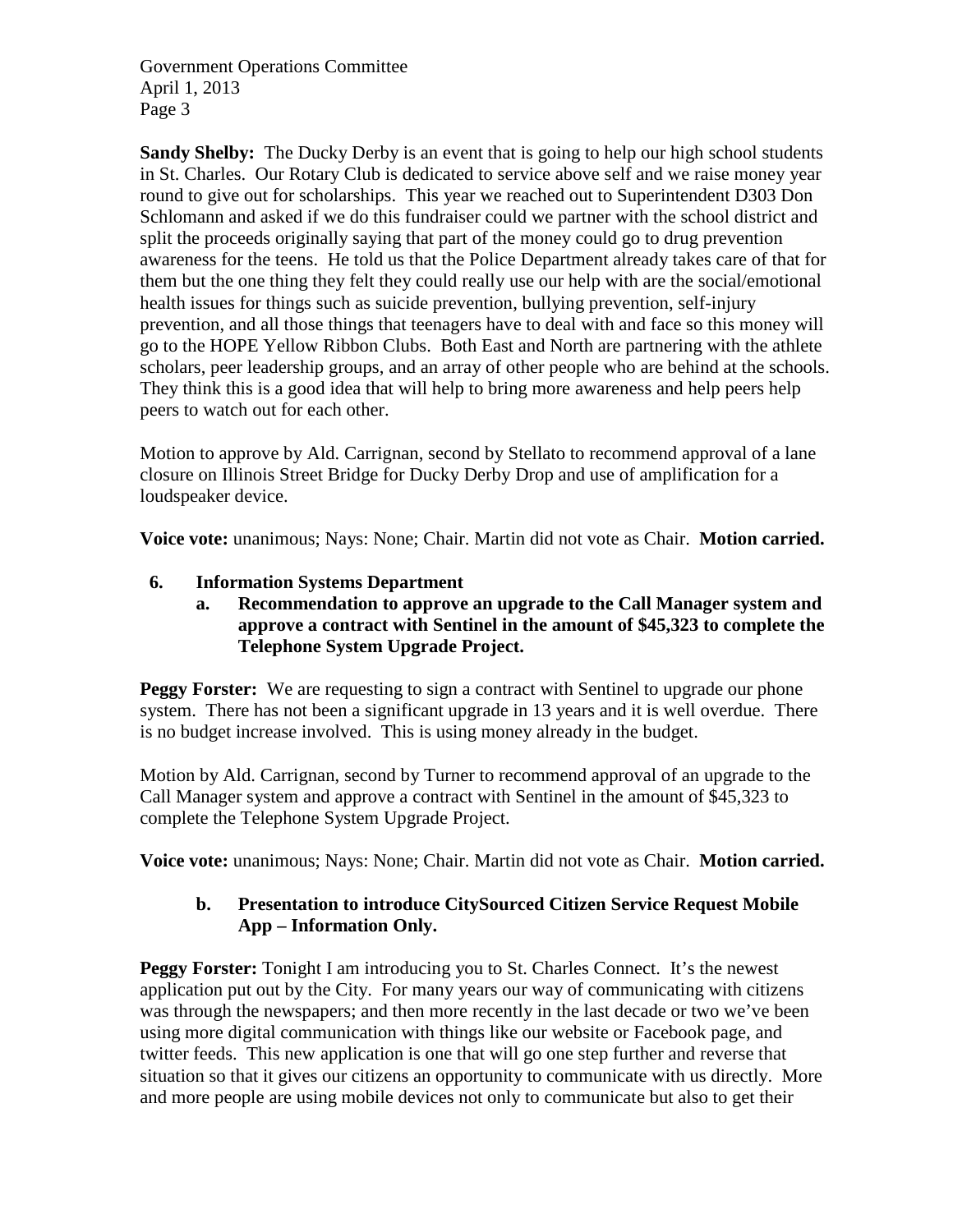news. All the statistics show that. Just a year ago about 10% of the people accessing our website were doing it from a mobile device; now its 20% doing it from a mobile device. Experts say that within a couple of years it is going to be up to 50% of the people who are accessing our website and are doing so through mobile devices. On St. Patrick's Day weekend, 44% of people were accessing our website through mobile devices.

Sometime ago Brian asked us to look at the possibility of doing a mobile application for the City. We looked into it and discovered it was pretty resource intensive. In order to develop an application for mobile devices you have to consider all the types of devices that it is going to be deployed on. So you have to develop many types of applications and support them; it was going to be pretty costly up front. We decided to look instead at ways to utilize already developed applications and just put the City's signature on it. The next thing we had to do was to decide what type of application. Brian was serious about wanting something that would involve city engagement. We went ahead and looked at available applications and chose CitySourced because it did support all of the four main mobile platforms. We got the IOS, the Android, Blackberry, and Windows platforms already supported. In addition to that it also supports web interface so folks who don't have mobile devices can still go through the web browser to get access to this application. Its already in use by communities like San Francisco, Honolulu, down to Sandy Springs, Georgia; so we know it is a very scalable software service and we wouldn't have those upfront costs associated with a new application.

Citizens will benefit from this application because it puts direct access to the City right in the palm of their hands. When they submit a report to the City, whoever is the most able to effect a resolution to that report will be the person who gets the notification about it. It also allows citizens to provide more information so the report will include GPS coordinates, it can include photos or videos of the report that they are trying to illustrate. It is going to allow them to track the progress of their report or any report that's been submitted so they can get back on their device or website and track the progress. They can use it to just request information; it's not only for reporting problems. They can read the City news on this when we publish something to the web page; it is automatically routed to this application. So there's no additional work on our part to publish this through this web app.

The City does also gain some benefit from this. It allows us more direct communication with the citizens. When someone submits a report we can have direct communication back to that citizen. It also leverages numbers. We have eyes and ears all over the City who can submit things to us so that we can become aware of them sooner. It also allows us to analyze data that we collect because we can access the CitySourced servers, download information, and slice it/dice it anyway we want so we can develop statistics for spot trends and be more proactive to problem solving.

Peggy did a Powerpoint presentation of a guided tour of the application. She mentioned one slide that shows the tracking sequence of a request being submitted. Each report that has been submitted is illustrated by a pin. A blue pin indicates it is a new report; a yellow pin indicates it is a work in progress; and a gray pin indicates it has been resolved. A person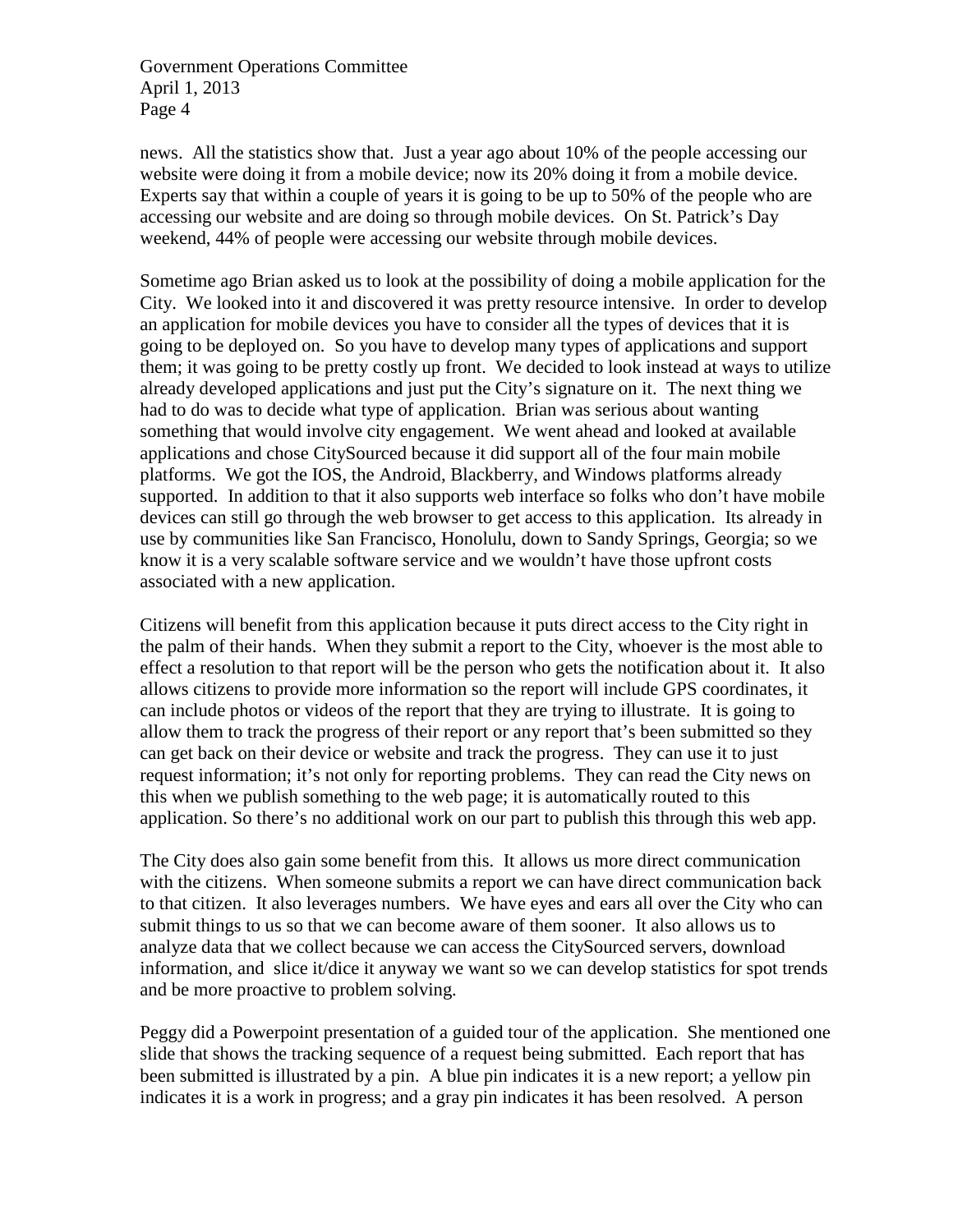can then find their particular report by its pin, select it, and get the details of his report. This is not a substitute for Emergency Response. If there is a life safety issue, you need to call 911. The same goes for an electric outage or sewage backing up in your basement. You need to call the emergency numbers. This particular application is to be used for things that can be handled during normal working hours. It is not to be used for FOIA requests because those requests require some specific information that this application is not geared to handle.

You can get this application by downloading it from your Apps store or there's a badge at the bottom of the City's web page that you can click on that will take you to the page as well. Right now it is available on Apple and Android sites. Blackberry has the application but has not published it yet and the Windows app will be available soon for Windows 8.

**Ald. Lewis:** I think this is fabulous. I heard about this a few months ago and am so glad you came and gave us this presentation. I think it will be helpful to the citizens of St. Charles.

**Ald. Bessner:** I think it is a great feature as well. Is there any difference for a resident vs. a non-resident using this application? Is there a way to track that?

**Peggy:** No there is no difference.

**Ald. Rogina:** Does this system allow for an alderman of a particular ward to receive information about particular concerns of the citizens?

**Peggy:** There's nothing in place now that allows you to just see your ward. You can obviously go to the map and look at what has been reported for your ward.

# **7. City Administrator's Office**

#### **a. Discussion regarding the unwanted distribution of newspapers and other periodicals in residential neighborhoods.**

**Brian Townsend:** Over the past 6-7 months we've received a number of concerns from residents in our community about the unwanted receipt of newspapers that tend to be tossed on the parkways, driveways, end of the street, etc. There have been several publications or newspapers that employ this tactic for the purpose of distributing their publication. I've talked previously with Ald. Martin, Ald. Krieger has sent me emails, and more recently Ald. Lewis has been dealing with a resident out in the Harvest Hills area who is very concerned about this practice and is curious as to what the City can do about it. We have consulted with the City attorney and obtained some advice about how residents could go about to address this issue. We do have an ordinance regarding litter and the unwanted distribution of materials like this but there are some special circumstances here because they are newspapers who have some first amendment privileges that other commercial entities do not have. With that as an introduction, I will turn it back over to the committee and allow you to have some conversation about this.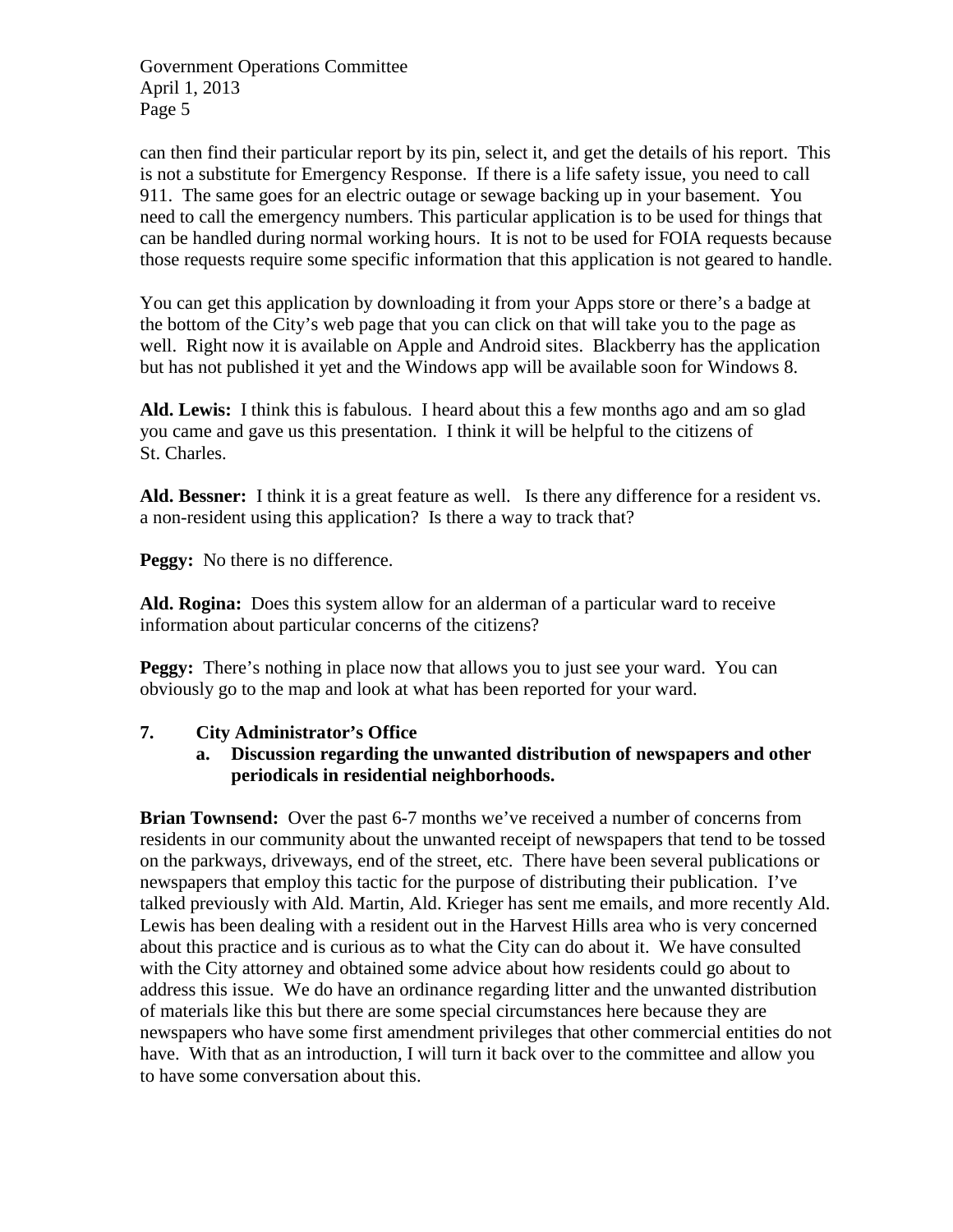**Chrmn. Martin:** I'll direct it to Ald. Lewis to open up discussion.

**Ald. Lewis:** Unfortunately the gentleman who I've been working with since last September when he contacted me and I had a lot of correspondence back/forth with a legal opinion and according to his letter he was to be here this evening but his work schedule didn't allow this. He sent me a copy of what he would like to have said regarding this situation.

He has been successful in getting the papers off of his driveway, but not off of his yard or the street and he included pictures in the packet you received tonight. He has done everything but cartwheels to try and get the Triblocal to stop delivering these newspapers and that's where it goes into the first amendment right. He understands that he may need to put up signs and if does this they would be at the entrance of Harvest Hills and that would be at the homeowner's expense to do that. I believe this is a problem all over the community and not just unique to the  $5<sup>th</sup>$  Ward or Harvest Hills. It is frustrating now when the snow melts and you see all these newspapers that have collected over the winter in the driveways, yards, foreclosed homes, etc. One woman went across the street in her neighborhood and pick up 15 newspapers and threw them away. It shouldn't be up to our residents to police this.

**Ald. Stellato:** Brian you mentioned we have a litter law against littering. When does littering and first amendment, freedom of speech, when do they merge?

Atty. Gorski: First Amendment trumps everything. You have these handbills being dropped on private property. The Case law generally provides discussion of protection under the first amendment between commercial and non-commercial. The problem is they all have one or two articles referencing events that happened in the City which from a judicial scrutiny pulls them into pure speech protection. In our City Code Title 5.24 Handbills and in 5.24.10 says this chapter's intent is to protect people against the nuisance and incidents of promiscuous distribution of handbills which this qualifies as. (Recited a case where a matter went before court with a similar ordinance and the court threw out the case.) Once you're in the first amendment area it is very tough. I stated to Brian earlier that the more effective way of dealing with this is to have property owners precede under the "trespass law" and the gentleman you referenced is doing the right exact thing. You pick the paper up, see who the editor is, you call him, write him a letter saying don't do this anymore you are trespassing on my property, keep accurate records of the date of who you talk to. That's the notice provision. Once you've notified them and the resident specifically agrees he wants to proceed with it, he should report to the police department and indicate what he's been doing, and the police department can take action on it, but you have to have a private property owner foot the complaint.

**Ald. Stellato:** Let's clarify public vs. private property. Where I see most of the newspapers deposited is mostly on the public right of way.

**Atty. Gorski:** That's even worse. The courts recognize public right of way as the quintessential public forum. Your rights are actually higher on private property. When you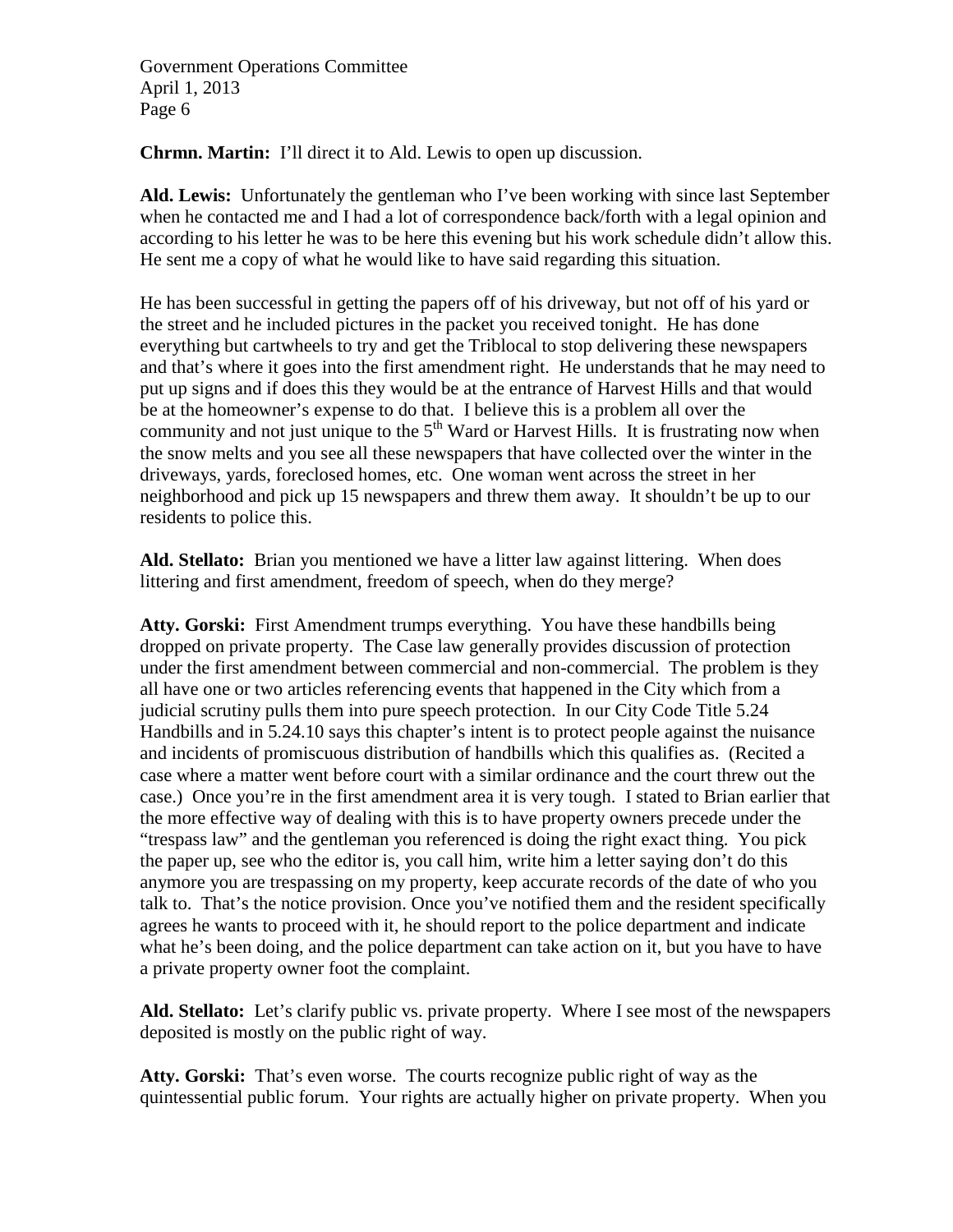put them on the public property it becomes time, place, and manner; and the courts are pretty liberal about permitting any form of free speech. This is an issue in every town in the area. You are not unique in this at all. The attorneys I've talked to said they turn around and step away from it because there is always going to be an advocacy group for first amendment rights where you'll end up in the Federal courts.

Ald. Bessner: We have an ordinance that requires a permit for solicitation – is this similar?

Atty. Gorski: When a person comes up to your door and you have a "no solicitor" sign posted that's the same as a trespass. What you have here are guys who come down the public right of way in their car and are tossing them out.

Ald. Stellato: We can regulate who comes door-to-door. We can't regulate whose driving down the street.

**Ald. Lewis:** So basically there's nothing we can do.

**Atty. Gorski:** The more efficient way to go about it is to look at our trespass ordinance, advise our citizens as to the steps they have to take to act under the ordinance if they choose to do so.

**Ald. Lewis:** I would like to direct staff to do that.

**Brian:** Mr. Hughes obviously has had an issue with the Chicago Tribune and their publication. I know at my home it hasn't just been the Tribune; it has been the Republican, Chronicle, and the Examiner. I think it is a fairly common practice and the thing most frustrating from my perspective is you have a resident who has made a good faith effort to say to the newspaper "stop doing this" and yet they are not paying attention or not respecting the citizens wishes not to have their newspaper distributed. In talking with Chief Lamkin about this, we were talking about the enforcement and most of this is done very early in the morning or late at night when people are generally not outside and no one sees them. I think the chance if there was a police car there, the person would probably not do it; so it makes it very difficult to enforce even if we wanted to go forward. A little common courtesy and respect for residents' wishes would go a long way towards addressing this if they wanted to do that.

**Chrmn. Martin:** Can we get this put in "The Den" newsletter? At least we'll be informing the public of the position we are in and carry it from there.

**Brian:** Yes we can do that.

**Ald. Rogina:** In taking a tour of the City recently and you have a week like Spring break, it is awful. People are gone and stuff piles up and it is really unsightly to say the least.